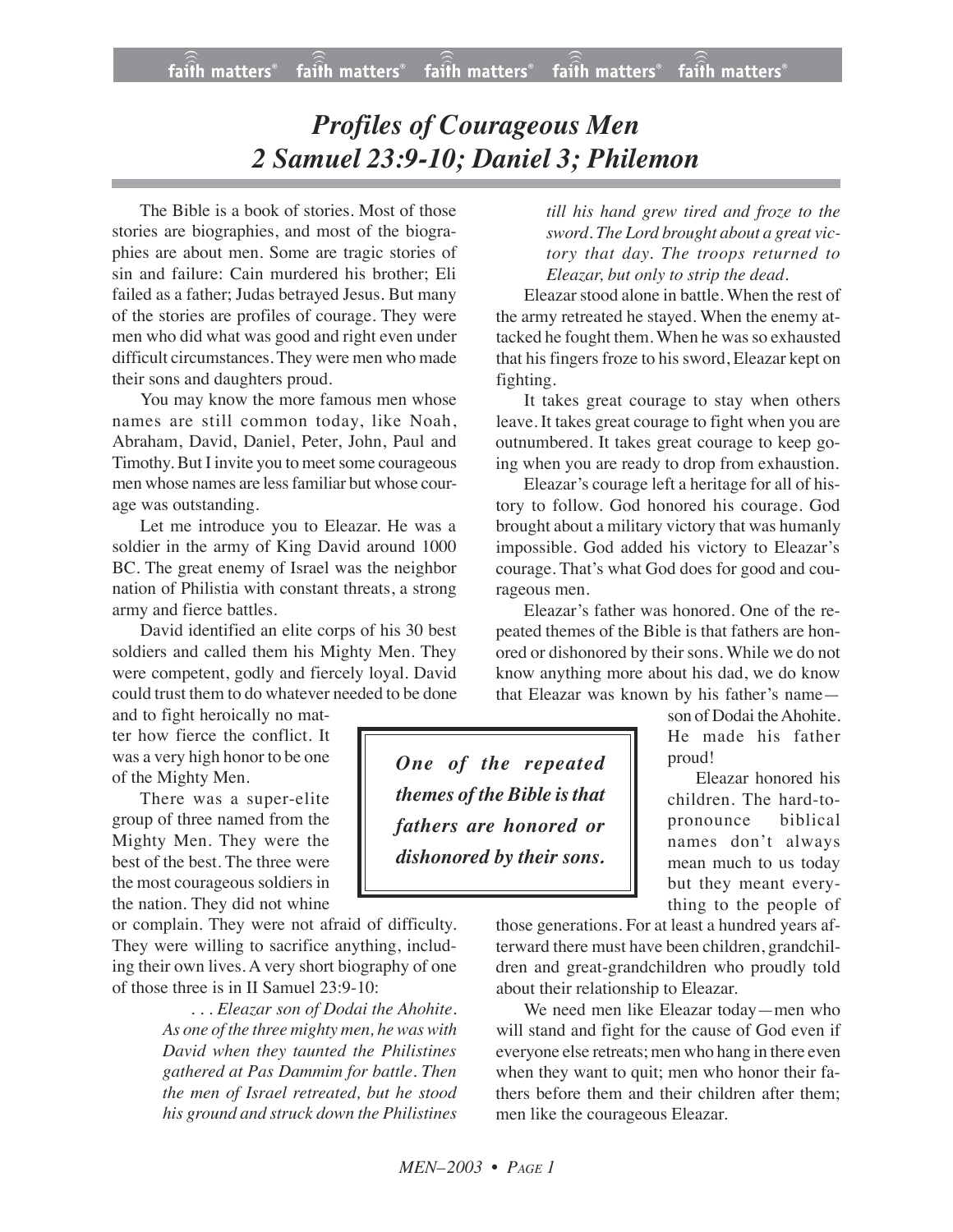A second profile in courage joins together three names in a famous and familiar story of spectacular faith and courage. It is the story of Hananiah, Mishael and Azariah. Are these names familiar to you? Perhaps you know them by different names.

Hananiah, Mishael and Azariah were kidnapped and raised by strangers. Although born Jewish, they were raised to be pagan Babylonians in the  $6<sup>th</sup>$  century BC under the reign of Nebuchadnezzar. They were fed a foreign diet, taught a new language, kept from their families and given new names. Their Hebrew names were Hananiah, Mishael and Azariah but their Babylonian names were Shadrach, Meshach and Abednego. Isn't it interesting that most Bible readers remember them better by their pagan names than by their original Hebrew names?

Nebuchadnezzar was a very powerful emperor. He was also a nut. Increasingly convinced that he was god, Nebuchadnezzar built a huge statue of himself and ordered everyone in Babylon to bow down and worship it. Hananiah, Mishael and Azariah refused because they knew the first of the Ten Commandments:

> *"You shall not make for yourself an idol in the form of anything in heaven above or on the earth beneath or in the waters below. You shall not bow down to them; for I, the Lord your God, am a jealous God."*

These three courageous young Hebrew men refused to bow down. The king threatened them with death by cremation. We read about it in Daniel 3:13-18:

> *Furious with rage, Nebuchadnezzar summoned Shadrach, Meshach and Abednego. So these men were brought before the king, and Nebuchadnezzar said to them, "Is it true, Shadrach, Meshach and Abednego, that you do not serve my gods or worship the image of gold I have set up? Now when you hear the sound of the horn, flute, zither, lyre, harp, pipes and all kinds of music, if you are ready to fall down and worship the image I made, very good. But if you do not worship it, you will be thrown immediately into a blazing furnace. Then what god will be able to rescue you from my hand?*

*Shadrach, Meshach and Abednego replied to the king, "O Nebuchadnezzar, we do not need to defend ourselves before you in this matter. If we are thrown into the blazing furnace, the God we serve is able to save us from it, and he will rescue us from your hand, O king. But even if he does not, we want you to know, O king, that we will not serve your gods or worship the image of gold you have set up."*

What amazing courage! They remembered the lessons of God they had learned when they were very young. They held firm to the truth of God even after they received extensive pagan indoctrination. Never underestimate the lifelong power of what we teach children at home and in Sunday School. It can be stronger than public education, peer pressure and MTV combined. Men of courage will remember and do what is right even when they are trained to do what is wrong.

They were ready to die for their faith. Death by cremation is too awful to imagine; yet, these young men would rather die by torture than compromise their love and loyalty to God. God was absolutely and unquestionably Number One in the lives of Shadrach, Meshach and Abednego.

They were faithful to God no matter what happened. Did they want to be rescued from cremation? Of course! Did they believe that God was stronger than either the emperor or the executioners? Absolutely! Yet, they were going to do what was right whether God saved them or not! Again, here are their words:

> *"If we are thrown into the blazing furnace, the God we serve is able to save us from it, and he will rescue us from your hand, O king. But even if he does not, we want you to know, O king, that we will not serve your gods or worship the image of gold you have set up."*

In today's culture, these three men of courageous faith would say that faithfulness to God is the right thing to do even if you lose your job, your friends, your money, your girlfriend or your life. Never compromise God under any threat. God can save you from anything, but even if God does not intervene, still do what is right!

Hananiah, Mishael and Azariah were young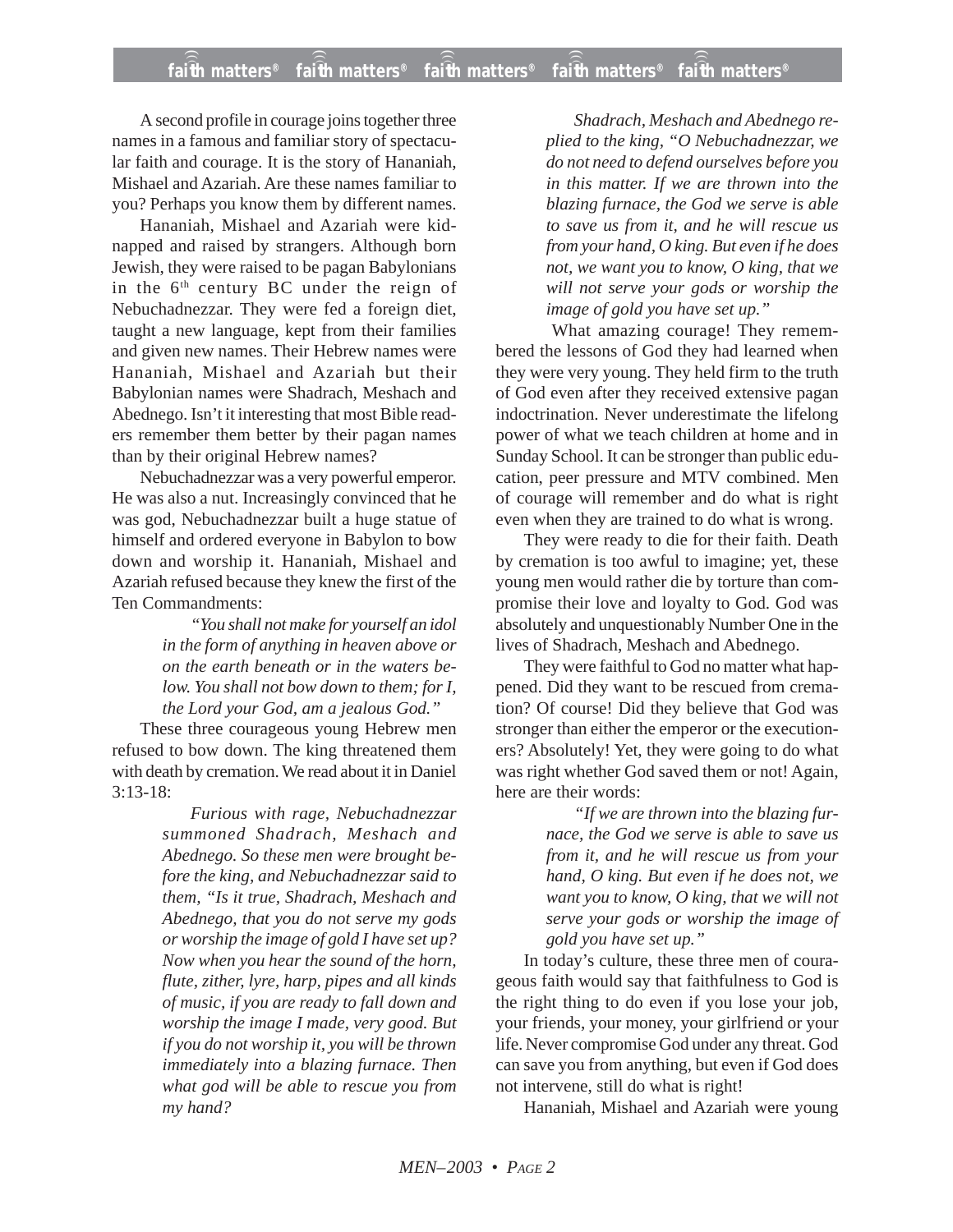men of great courage!

A third profile of courage is recorded in one of the shortest books of the Bible (so short that we can read the entire book in just a few minutes). The date was around AD 60. St. Paul was a prisoner in Rome awaiting the outcome of an appeal to Caesar. While in Rome he met Onesimus, a young runaway slave from the city of Colossae, and they became friends. After Onesimus became a Christian he became Paul's personal assistant.

Perhaps at first Paul did not know that Onesimus was a slave. It is not something a runaway slave would be quick to tell a Roman citizen like Paul. Apparently Onesimus had stolen from his owner and then run away to Rome where he hoped to keep his freedom by getting lost in the mass of urban population.

There were 60,000,000 slaves in the Roman Empire. The economy of the empire depended on them. Some slaves were teachers and physicians; others were farmers and laborers. In every case, the owner had absolute power of life and death over slaves. In the best of cases, slaves were treated like members of the family. In the worst of cases they were beaten, tortured, branded and crucified. Sometimes they were severely treated for the smallest infraction of arbitrary household rules.

The Romans knew that there was always a risk of an uprising and that slaves had to be kept under control by every means. Otherwise, a rebellion could be successful because the slaves significantly outnumbered the free Roman citizens.

When Paul found out that Onesimus was a slave he sent him back to his

owner in Colossae, a man named Philemon. Paul knew Philemon well. Philemon was an affluent Christian leader of the Colossian church. But, that did not guarantee that Philemon would treat Onesimus well. Two standard punishments for runaways were to brand their foreheads with the letter "F" for fugitivus (fugitive) or publicly crucify them as a public example to other slaves.

Paul wrote a letter to Philemon and gave it to Onesimus to take back with him. Here is what the letter said in Philemon 1-25:

> *Paul, a prisoner of Christ Jesus, and Timothy our brother,*

*To Philemon our dear friend and fellow worker, to Apphia our sister, to Archippus our fellow soldier and to the church that meets in your home:*

*Grace to you and peace from God our Father and the Lord Jesus Christ.*

*I always thank my God as I remember you in my prayers, because I hear about your faith in the Lord Jesus and your love for all the saints. I pray that you may be active in sharing your faith, so that you will have a full understanding of every good thing we have in Christ. Your love has given me great joy and encouragement, because you, brother, have refreshed the hearts of the saints.*

*Therefore, although in Christ I could be bold and order you to do what you ought to do, yet I appeal to you on the basis of love. I then, as Paul—an old man and now also a prisoner of Christ Jesus—I appeal to you for my son Onesimus, who became*

*Never underestimate the lifelong power of what we teach children at home and in Sunday School. It can be stronger than public education, peer pressure and MTV combined.*

*my son while I was in chains. Formerly he was useless to you, but now he has become useful both to you and to me.*

*I am sending him—who is my very heart—back to you. I would have liked to keep him with me so that he could take your place in helping me*

*while I am in chains for the gospel. But I did not want to do anything without your consent, so that any favor you do will be spontaneous and not forced. Perhaps the reason he was separated from you for a little while was that you might have him back for good—no longer as a slave, but better than a slave, as a dear brother. He*